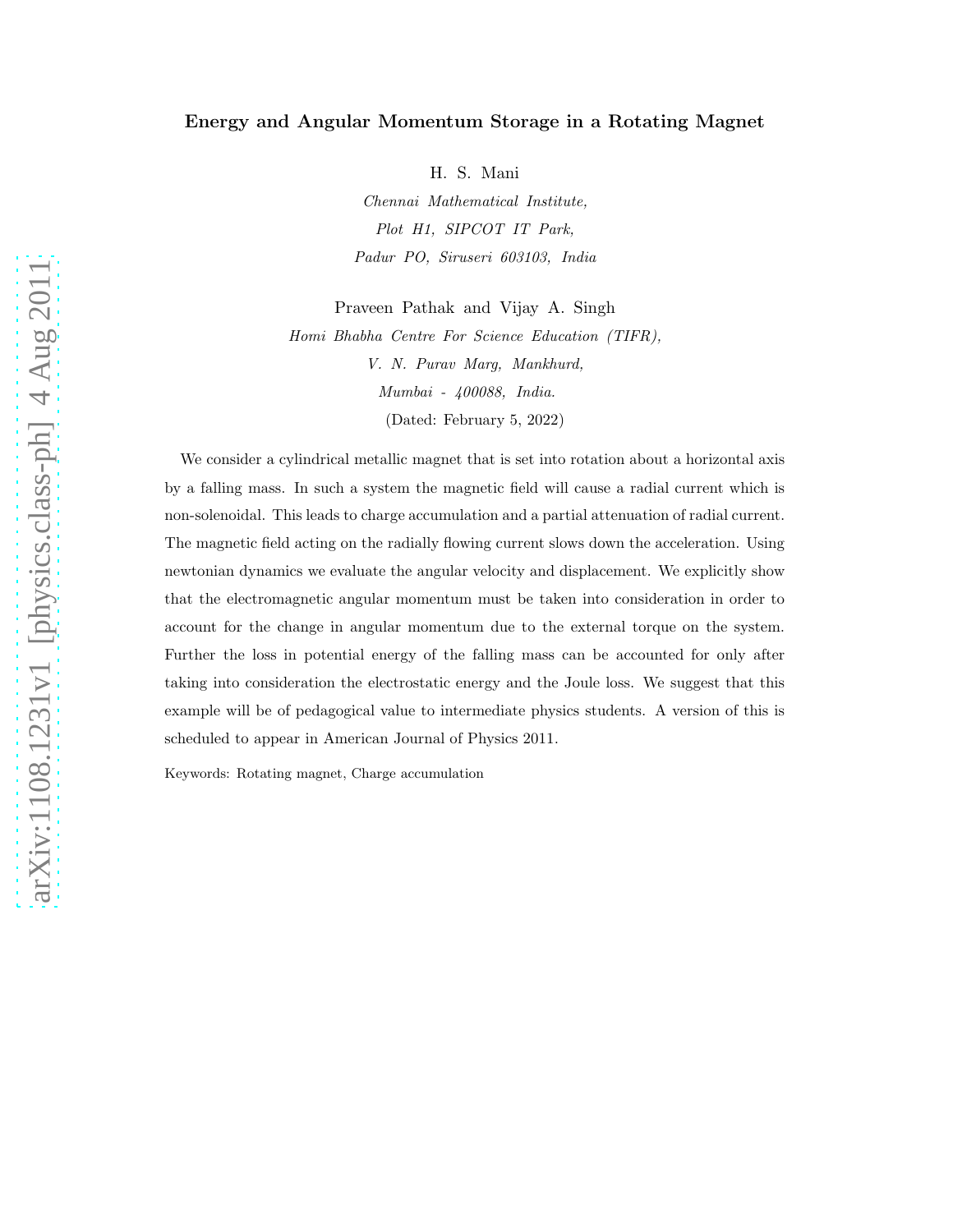#### I. INTRODUCTION

Introductory and intermediate treatments of electromagnetism usually shy away from a formal discussion of electromagnetic angular momentum and energy.[\[1](#page-9-0)[–3\]](#page-9-1) Discussions if any are kept at a qualitative level. Specific examples involving forces and torques as well as the associated work done and the change in angular momentum are conspicuous by their absence. In a series of articles Gauthier has attempted to redress this lacuna.[\[4,](#page-9-2) [5](#page-9-3)]

In one of his articles Gauthier considers a metallic cylindrical shell free to rotate about the horizontal axis.<sup>[\[4](#page-9-2)]</sup> A string wound around the shell with a mass attached to its free end causes it to rotate with acceleration. A charge is smeared on the shell making it analogous to a solenoid carrying an increasing time dependent current and associated magnetic flux. One can show from Faraday's law that a retarding torque will act on the shell. This torque is of purely electromagnetic origin. Gauthier goes on to demonstrate in a pedagogically satisfying fashion that the system's magnetic energy and electromagnetic momentum are stored at the expense of their mechanical counterparts.

In the present article we consider a cylindrical magnet free to rotate about the horizontal axis. We treat the magnetic field of the magnet to be constant and pointing along the axis. A string wound around the shell with a mass attached to its free end causes it to rotate with acceleration. We assume that the magnet is a good conductor and hence a radial current will be set up. The magnetic field will act on the radial current giving rise to a counter torque which will oppose the torque due to gravity.[\[6](#page-9-4)] The problem is complementary to Gauthier's. Instead of Faraday's law we need to invoke the Lorentz force, Gauss's law and the equation of continuity. But the perspective is the same as Gauthier's: an understanding of the problem involves a detailed consideration of the electromagnetic energy and angular momentum. We thus present another pedagogical example for an intermediate electromagnetic course.

#### II. DYNAMICS OF A ROTATING MAGNET

Consider a cylinder with moment of inertia I, radius R and length I. Let mass m be hung by a light thread wound on the surface of the cylinder. We adopt the cylindrical coordinate system  $\{r, \phi, z\}$  and unit vectors  $\{\hat{r}, \hat{\phi}, \hat{k}\}$  with  $\hat{k}$  being the axis around which cylinder is free to rotate. Figure 1(a) illustrates the setup and Fig. 1(b) the cylindrical coordinate system we have adopted. When mass m is released, the cylinder rotates with instantaneous angular velocity  $\omega'(t)\hat{k}$ . We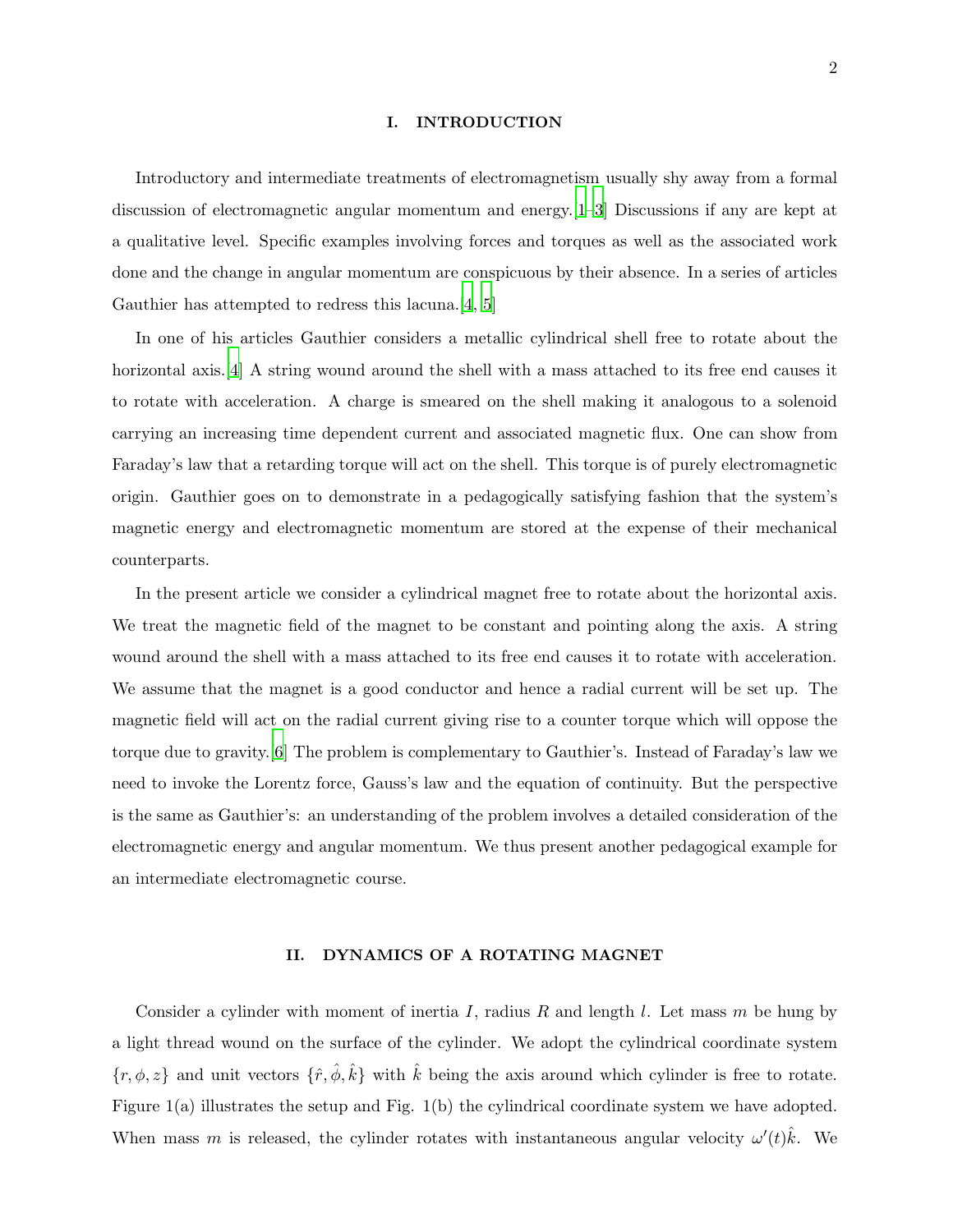

FIG. 1. (a) Setup. (b) The cylindrical coordinate system. See text for details.

assume no slip condition  $v = r\omega'$ . In that case Newton's second law for rotational dynamics can be used to show that angular velocity of the cylinder is [\[4\]](#page-9-2)

<span id="page-2-0"></span>
$$
\omega' = \frac{\beta}{\tau_1^2} t,\tag{1}
$$

where we have introduced a dimensionless constant

<span id="page-2-2"></span>
$$
\beta = \frac{mR^2}{I + mR^2},\tag{2}
$$

and a time constant

$$
\frac{1}{\tau_1^2} = \frac{g}{R}.\tag{3}
$$

We now replace the cylinder by a metallic cylindrical magnet in the setup. Let the conductivity of the cylinder be  $\sigma$  and the magnetic field be uniform and  $B\hat{k}$ .[\[6\]](#page-9-4) This is similar to the setup described by Gauthier [\[4\]](#page-9-2) except that we have a solid cylindrical magnet instead of a non-magnetic charged cylindrical shell. As the magnet rotates due to the gravitational torque of the falling mass, the free charge in the rotating magnet experiences a radially outward Lorentz force. The magnetic field will act on this radial current and will produce a counter torque  $(\tau_{em})$  which will oppose the torque due to gravity. The subscript indicates that the torque is of purely electromagnetic origin. We can write the equation of motion for the system as

<span id="page-2-1"></span>
$$
mgR - \tau_{em}(t) = (I + mR^2)\frac{d\omega}{dt}.
$$
\n(4)

In what follows we will determine  $\tau_{em}$  and solve the equation of motion.

Consider a free charge q at a distance  $r$  ( $r < R$ ) from the axis of the cylinder rotating with angular velocity  $\omega$ . It is subjected to a radial Lorentz force  $q\omega rB\hat{r}$ . Recall that in literature the effect of this force is discussed in terms of motional emf. [\[7](#page-10-0), [8\]](#page-10-1) From Ohm's law this motion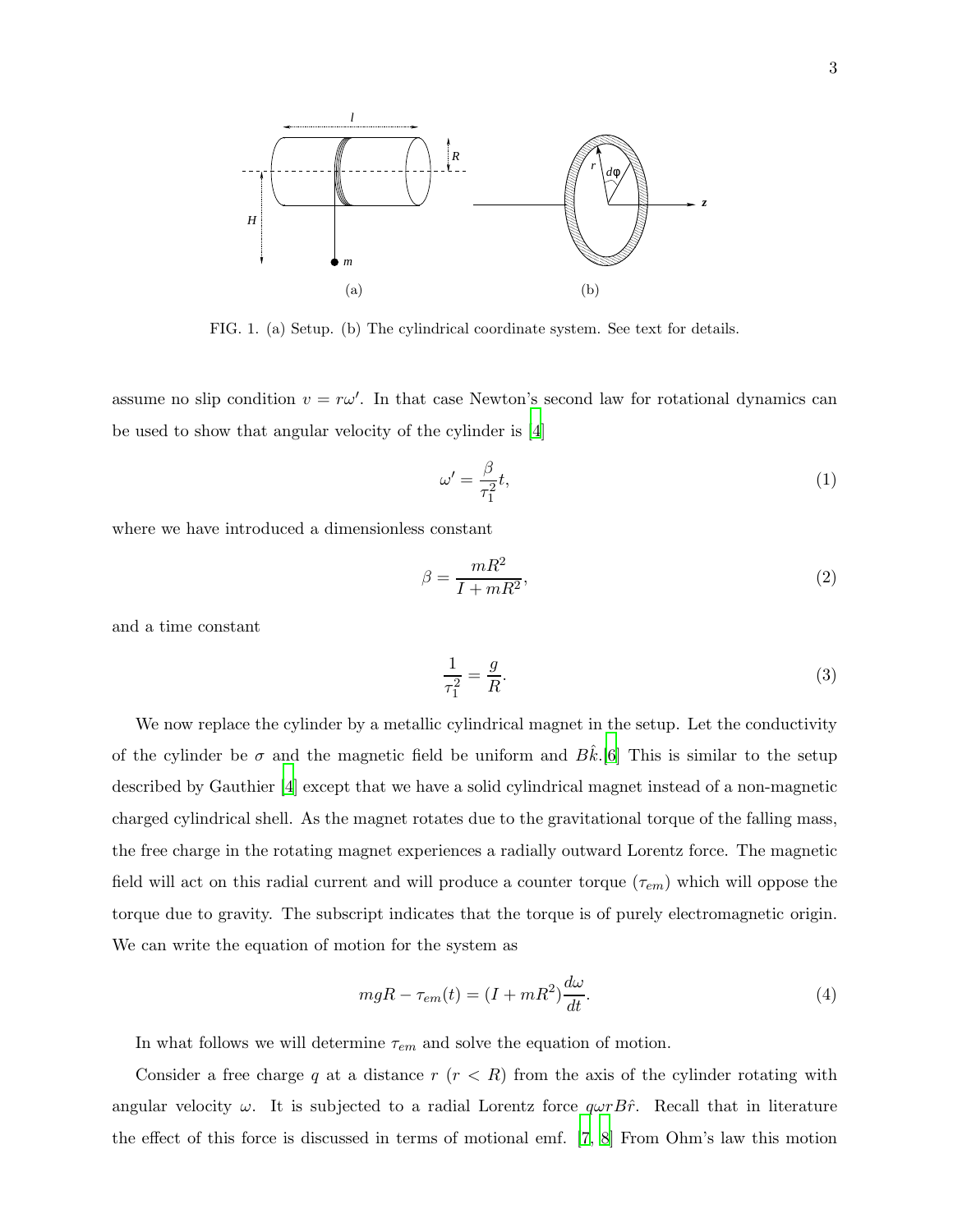would lead to a current density  $\vec{J}_m = \sigma \omega r B \hat{r}$ . It is important to note that this current density is non-solenoidal

$$
\vec{\nabla}.\vec{J}_m = \frac{1}{r}\frac{d}{dr}(rJ_m) \neq 0
$$

and hence *charge must accumulate*. This accumulating charge will give rise to a electric field  $(\vec{E}_a)$ . Let  $\rho(\vec{r}, t)$  be the charge distribution due to accumulation. Associated with this  $\rho(\vec{r}, t)$  is an electric field which can be determined by Gauss's law with the standard pill box construction in the magnet  $[1]$  $[1]$ 

$$
E_a = \frac{1}{\epsilon_0 r} \int_0^r \rho(r', t) r' dr' \quad (r < R),
$$

where we assume that the length of magnet  $l \gg R$ . Once again we use Ohm's law to obtain  $\vec{J}_a = \sigma E_a \hat{r}$ . The resulting current density across the magnet is then

<span id="page-3-1"></span>
$$
\vec{J} = \sigma \left( \omega r B + \frac{1}{\epsilon_0 r} \int_0^r \rho(r', t) r' dr' \right) \hat{r},\tag{5}
$$

It consists of two terms: the first is due to the motional emf and second is due to charge accumulation. Next examine the divergence of current density

$$
\vec{\nabla} \cdot \vec{J} = \frac{1}{r} \frac{d}{dr} (rJ) = \sigma \left( 2\omega B + \frac{1}{\epsilon_0} \rho(r, t) \right)
$$

From equation of continuity

$$
\vec{\nabla}.\vec{J} + \frac{\partial \rho}{\partial t} = 0
$$

we obtain

<span id="page-3-0"></span>
$$
\frac{\partial \rho}{\partial t} + \frac{\sigma \rho}{\epsilon_0} = -2B\sigma \omega(t). \tag{6}
$$

We assume that initially the cylinder is neutral  $(\rho(\vec{r}, t = 0) = 0)$ . Using this, Eq. [\(6\)](#page-3-0) can be solved to yield

<span id="page-3-2"></span>
$$
\rho(r,t) = -2B\sigma e^{-t/\tau_2} \int_0^t \omega(t') e^{t'/\tau_2} dt',\tag{7}
$$

where  $\tau_2 = \epsilon_0/\sigma$ . The reader may have encountered  $\tau_2$  earlier. When a lump of charge is deposited on a conductor, it spreads out in a very short time and with time constant  $\tau_2$ . Note that  $\rho$ is independent of r. In order to maintain electrical neutrality there will be an accumulation of charges at the surface with the sign opposite to  $\rho$ . Hence

<span id="page-3-3"></span>
$$
E_a = 0 \qquad (r > R). \tag{8}
$$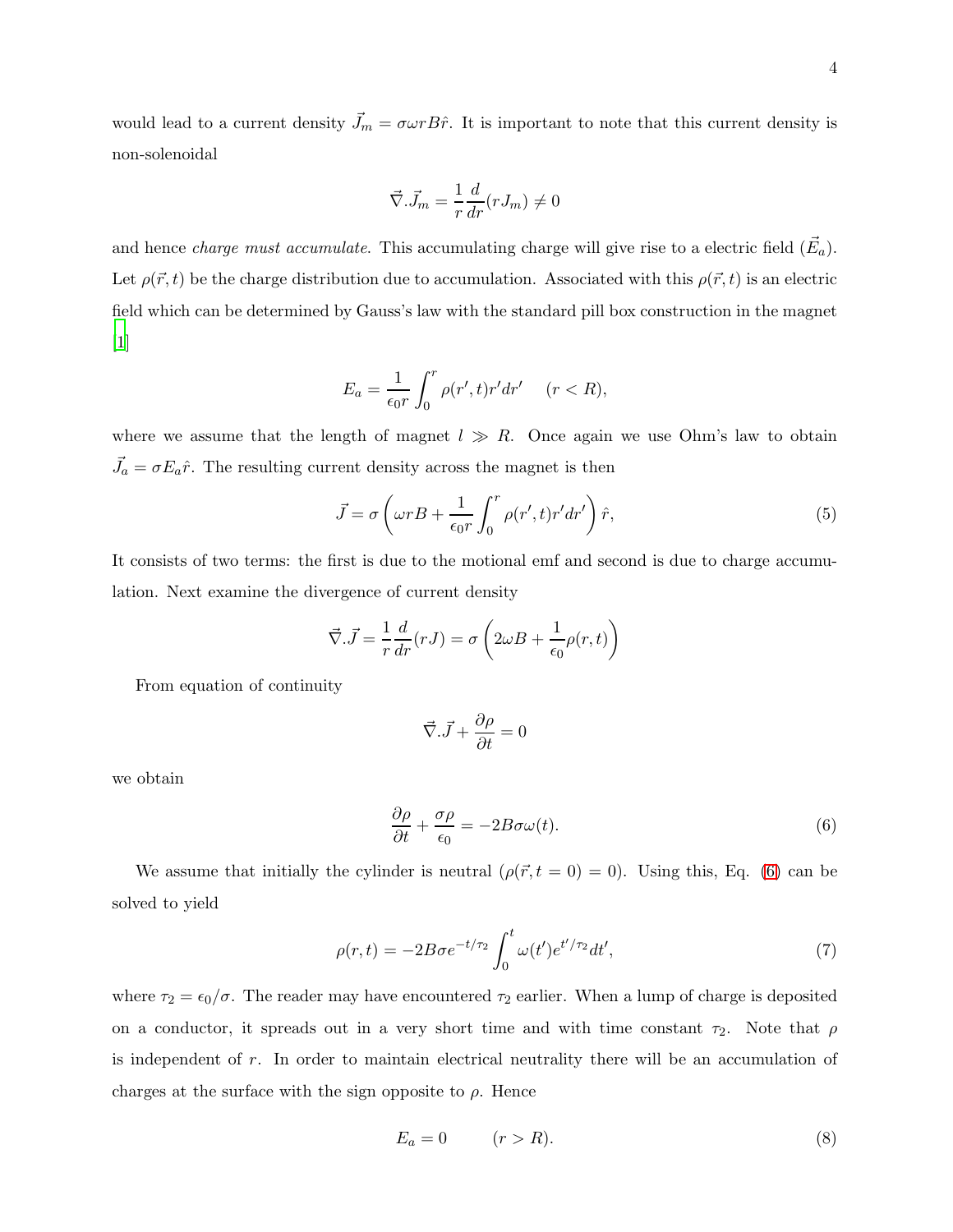Consider an annular element of radius  $r < R$  in the cylinder (see Fig. [1\(b\)\)](#page-2-0). The force  $(d\vec{F})$  on the annular element can be written as

$$
d\vec{F} = 2\pi lr J d\vec{r} \times \vec{B}
$$

$$
= 2\pi lr J B(-\hat{\phi}) dr
$$

The associated torque  $(d\vec{\tau}_{em})$  on the ring will be

$$
d\vec{\tau}_{em}(t) = \vec{r} \times d\vec{F} = 2\pi r^2 IJB(-\hat{k})dr
$$

The subscript indicates that torque is of electromagnetic origin. The net torque is obtained by straight forward integration

$$
d\vec{\tau}_{em}(t) = \vec{r} \times d\vec{F} = 2\pi r^2 lJB(-\hat{k})dr.
$$

Using the expressions for J (Eq. [\(5\)](#page-3-1)) and  $\rho$  (Eq. [\(7\)](#page-3-2)) one may obtain the net torque after straight forward integration

<span id="page-4-0"></span>
$$
\tau_{em}(t) = \frac{\pi l \sigma B^2 R^4}{2} \left( \omega(t) - \frac{1}{\tau_2} e^{-t/\tau_2} \int_0^t \omega(t') e^{t'/\tau_2} dt' \right). \tag{9}
$$

We pause to note that since the charge density is independent of  $r$ , the electric field from Gauss's law will have a linear dependence on r. Ohm's law implies that the current density would also be linearly dependent on r. It now remains to determine the time dependence. Differentiating above Eq. [\(4\)](#page-2-1) with respect to t gives

<span id="page-4-2"></span>
$$
\frac{d^2\omega}{dt^2} = \frac{1}{(I+mR^2)}\frac{d}{dt}\tau_{em}
$$
\n(10)

Using Eq.  $(9)$ 

<span id="page-4-1"></span>
$$
\frac{d}{dt}\tau_{em} = \frac{\pi l \sigma B^2 R^4}{2} \left( \frac{d\omega}{dt} - \frac{1}{\tau_2} \left( -\frac{1}{\tau_2} e^{-t/\tau_2} \int_0^t \omega(t') e^{t'/\tau_2} dt' + \omega(t) \right) \right)
$$
(11)

The integral term on the r.h.s of Eq. [\(11\)](#page-4-1) can be eliminated using Eqs. [\(9\)](#page-4-0) and [\(4\)](#page-2-1). Hence we may rewrite Eq. [\(10\)](#page-4-2) as

<span id="page-4-3"></span>
$$
\frac{d^2\omega}{dt^2} + \left(\frac{\pi l \sigma B^2 R^4}{2(I + mR^2)} + \frac{1}{\tau_2}\right) \frac{d\omega}{dt} = \frac{mgR}{\tau_2(I + mR^2)}.
$$
\n(12)

We define a time constant

<span id="page-4-4"></span>
$$
\frac{1}{\tau_3} = \frac{\pi l B^2 \sigma R^4}{2(I + mR^2)},\tag{13}
$$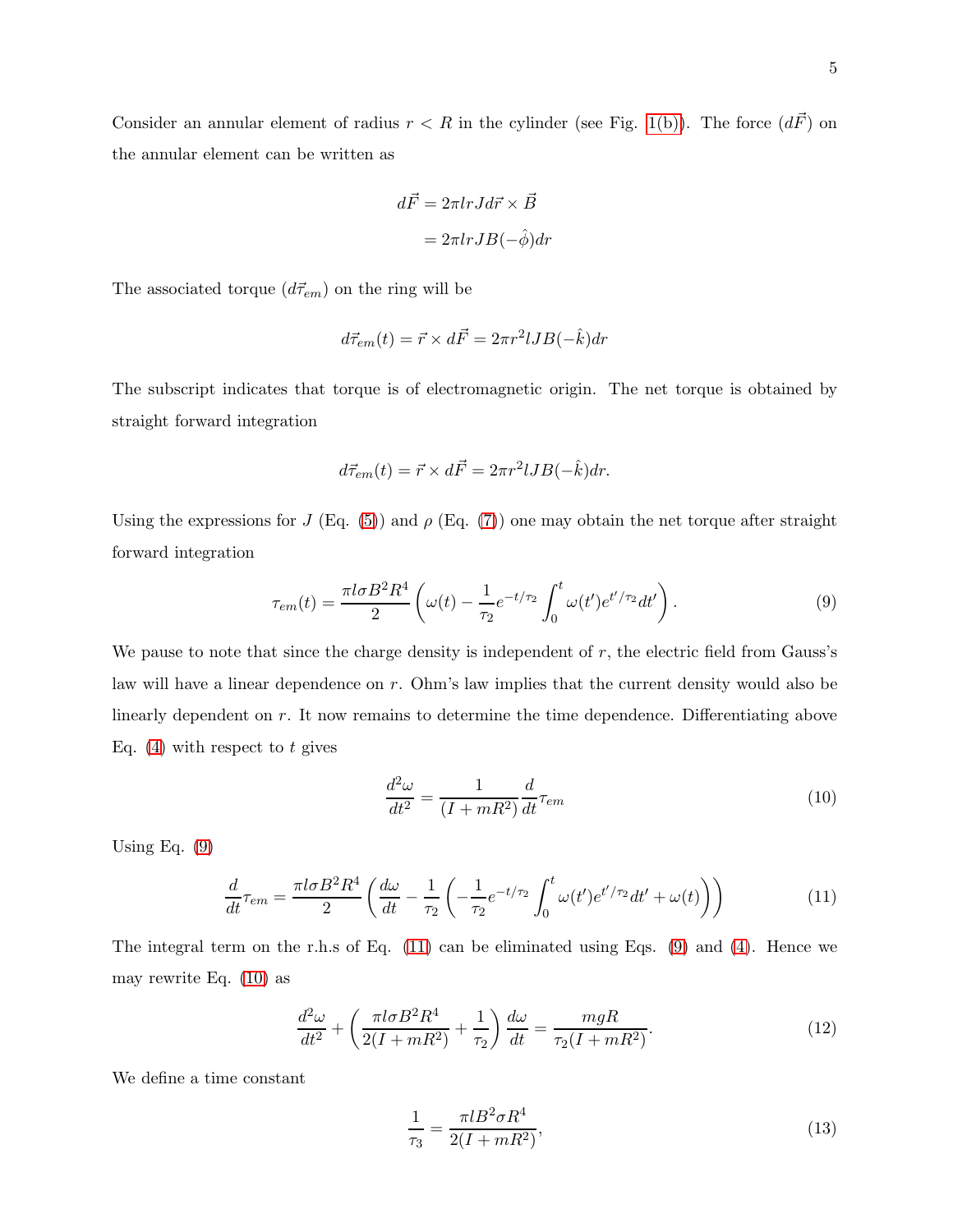and an effective time constant

$$
\frac{1}{\tau_e} = \frac{1}{\tau_2} + \frac{1}{\tau_3}.
$$

One can solve Eq. [\(12\)](#page-4-3) using initial condition  $\omega(t=0) = 0$  and  $d\omega/dt = \beta/\tau_1^2$  to obtain

<span id="page-5-0"></span>
$$
\omega(t) = \frac{\beta}{\tau_1^2} t - \frac{\beta \tau_e}{\tau_1^2 \tau_3} f(t) \tag{14}
$$

where 
$$
f(t) = t - \tau_e \left( 1 - e^{-t/\tau_e} \right)
$$
 (15)

Note that the first term in Eq.  $(14)$  is same as Eq.  $(2)$ . Also

$$
f(t) > 0
$$

This indicates that the angular velocity in case of magnet is never greater than in the case of non-magnetic solid cylinder. We consider two limits of the Eq. [\(14\)](#page-5-0)

$$
\omega(t \ll \tau_e) \approx \frac{\beta}{\tau_1^2} t - \frac{\beta}{2\tau_1^2 \tau_3} t^2
$$
\n(16)

$$
\omega(t \gg \tau_e) \approx \frac{\beta \tau_e}{\tau_1^2 \tau_2} t \tag{17}
$$

$$
\langle \frac{\beta}{\tau_1^2} t = \omega' \tag{18}
$$

This shows that the effect of the metallic magnet is to decrease the angular velocity from the non-magnetic value  $(\omega')$ . A straightforward integration also yields the angular distance traversed

<span id="page-5-1"></span>
$$
\phi(t) = \frac{\beta \tau_e^2}{\tau_1^2 \tau_3} f(t) + \frac{\beta \tau_e}{2\tau_1^2 \tau_2} t^2
$$
\n(19)

Once again we note the limiting cases

$$
\phi(t \ll \tau_e) = \frac{\beta}{2\tau_1^2} t^2
$$

$$
\phi(t \gg \tau_e) = \frac{\beta \tau_e^2}{\tau_1^2 \tau_3} t + \frac{\beta \tau_e}{2\tau_1^2 \tau_2} t^2
$$

$$
< \frac{\beta}{2\tau_1^2} t^2
$$

which indicates that the magnetic field slows down the rotation. Using Eq.  $(14)$  in Eq.  $(7)$  and integrating we obtain charge density

$$
\rho(t) = \frac{-2B\sigma\beta\tau_e}{\tau_1^2}f(t). \tag{20}
$$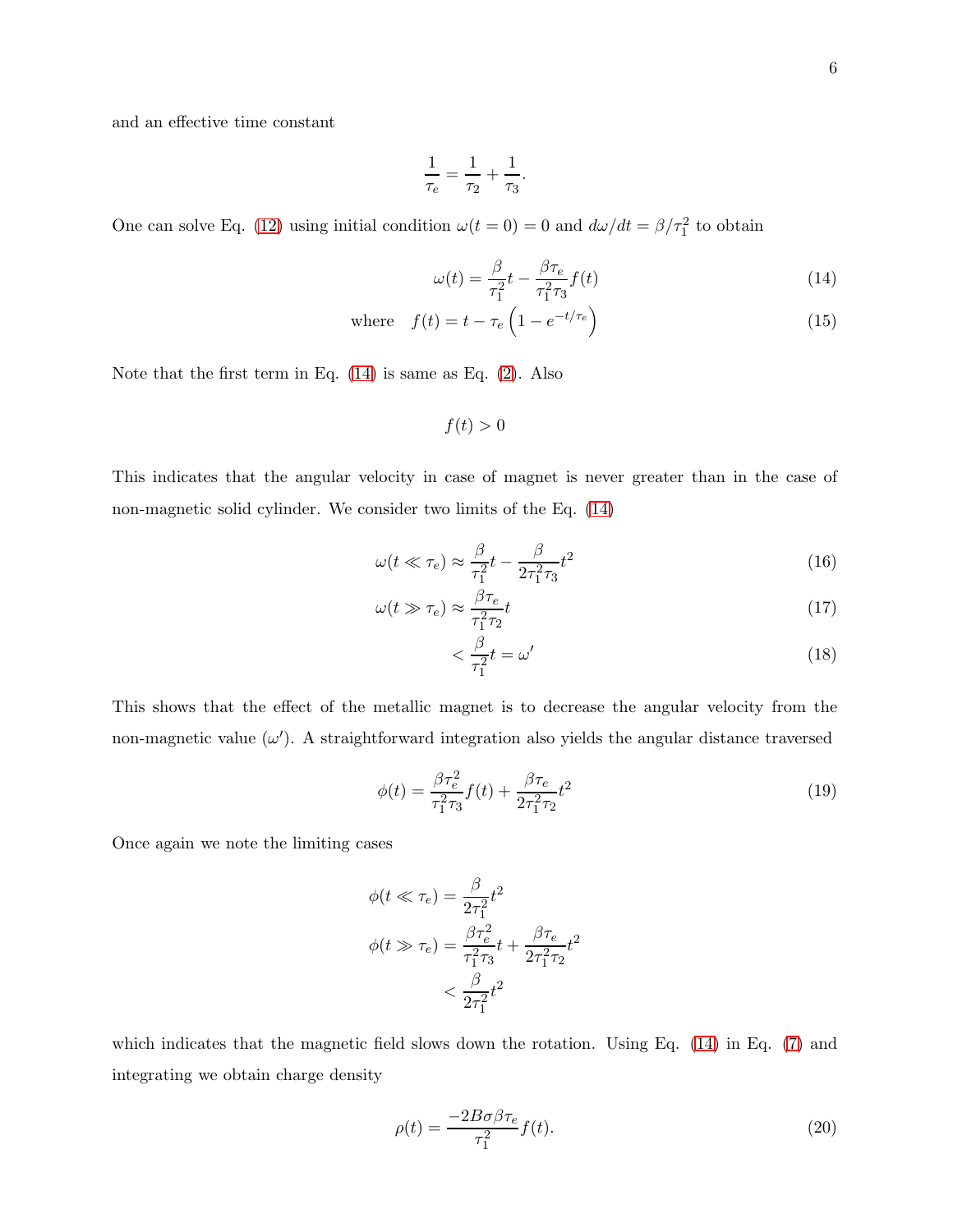We remind the reader that  $f(t) > 0$  and hence charge density is negative. [\[9](#page-10-2)] Also, as stated earlier, a compensating positive charge collects on the surface so that the magnet is on the whole neutral. We have already pointed out that  $\rho$  is independent of r and therefore the electric field is

<span id="page-6-0"></span>
$$
\vec{E}_a = \frac{\rho(t)r}{2\epsilon_0}\hat{r} = -\frac{B\beta\tau_e r}{\tau_1^2 \tau_2}f(t)\hat{r} \qquad (r < R),\tag{21}
$$

$$
= 0 \qquad (r > R). \qquad (22)
$$

We then calculate the total current density

<span id="page-6-4"></span>
$$
\vec{J} = \frac{\sigma r B \beta}{\tau_1^2} \left( t - f(t) \right) \hat{r}.
$$
\n(23)

while the net electromagnetic torque on the system is

<span id="page-6-1"></span>
$$
\tau_{em} = \frac{\pi \epsilon_0 l B^2 R^4 \beta}{2\tau_1^2 \tau_2} (t - f(t)).
$$
\n(24)

We pause to comment briefly on the time dependence of above quantities. Note that  $t - f(t) = \tau_e(1 - e^{-t/\tau_e})$ . As physically expected both the current density and electromagnetic torque are initially zero and they both saturate to a constant value at large times.

## III. VERIFICATION OF ANGULAR MOMENTUM

The electromagnetic angular momentum  $(L_{em})$  is defined in terms of electric and magnetic field.[\[7](#page-10-0)] In our case we have

<span id="page-6-5"></span>
$$
\vec{L}_{em} = \int_0^R \epsilon_0 \vec{r'} \times (\vec{E}_a \times \vec{B}) 2\pi r' l dr'
$$
 (25)

Using the expression for electric field due to the charge accumulation  $(Eq. (21))$  $(Eq. (21))$  $(Eq. (21))$  we have,

<span id="page-6-2"></span>
$$
\vec{L}_{em} = -\frac{\epsilon_0 B^2 \beta \tau_e 2\pi l}{\tau_1^2 \tau_2} f(t) \int_0^R r' \hat{r} \times (r' \hat{r} \times \hat{k}) r' dr'
$$
\n
$$
= \frac{\epsilon_0 B^2 \beta \tau_e 2\pi l}{\tau_1^2 \tau_2} f(t) \int_0^R r'^3 dr' \hat{k}
$$
\n
$$
= \frac{\epsilon_0 B^2 \beta \tau_e \pi l R^4}{2\tau_1^2 \tau_2} f(t) \hat{k}
$$
\n(26)

Since  $f(t)$  is always positive it means that some angular momentum is transferred to the electromagnetic field and consequently the mechanical angular momentum is diminished. One can check that differentiating the above equation for  $L_{em}$ , we will obtain precisely Eq. [\(24\)](#page-6-1) for electromagnetic torque. The mechanical angular momentum of the system is

<span id="page-6-3"></span>
$$
\vec{L}_m = (I + mR^2)\omega\hat{k} = (I + mR^2)\left(\frac{\beta}{\tau_1^2}t - \frac{\beta\tau_e}{\tau_1^2\tau_3}f(t)\right)\hat{k}.\tag{27}
$$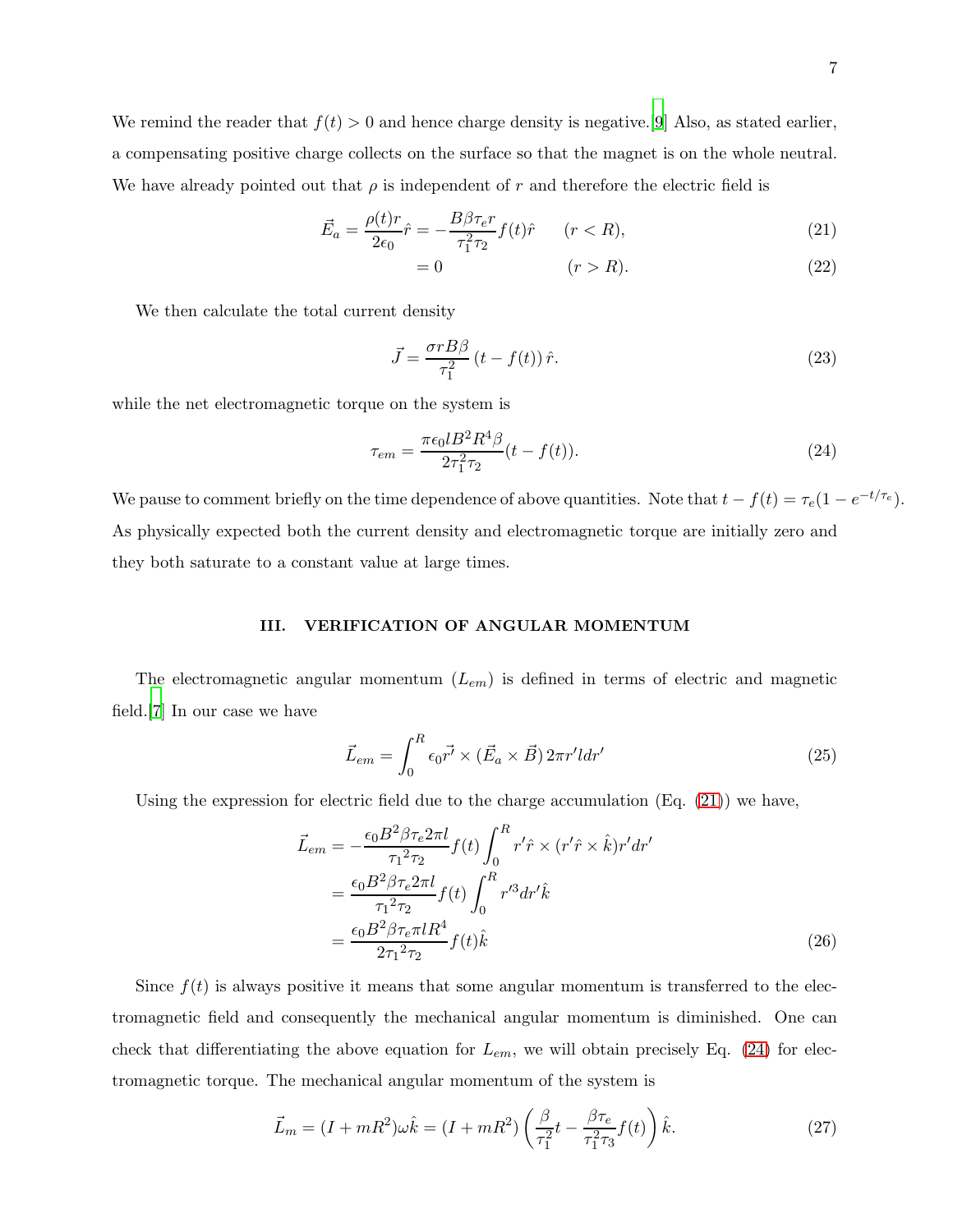Adding Eqs. [\(26\)](#page-6-2) and [\(27\)](#page-6-3), we see that the terms associated with  $f(t)$  cancel and lead to the expression

$$
\vec{L}_{em} + \vec{L}_m = mgRt\hat{k}.\tag{28}
$$

as it should, being the change in angular momentum due to the external torque on the system.

# IV. ENERGY BALANCE

As the hanging mass drops a distance  $H$ , the loss in potential energy is

$$
U = mgH = mgR\phi(t),\tag{29}
$$

where  $\phi(t)$  is given by Eq. [\(19\)](#page-5-1). At first sight it may seem that this potential energy is distributed into two channels : (i) gain in kinetic energy of system (mass+cylinder) and (ii) electrical energy stored in the system. Let us evaluate the contributions of these two channels.

The total kinetic energy after the hanging mass has dropped a distance  $H = R\phi(t)$  is

<span id="page-7-0"></span>
$$
K = \frac{1}{2}I\omega^2 + \frac{1}{2}mv^2
$$
  
=  $\frac{I + mR^2}{2}\omega^2$ . (30)

where v is the linear speed of the falling mass and  $\omega$  is given by Eq. [\(14\)](#page-5-0). On the other hand the stored electrical energy  $(U_e)$  is

<span id="page-7-1"></span>
$$
U_e = \frac{\epsilon_0}{2} \int_0^R E_a^2 2\pi l r' dr'
$$
\n(31)

$$
=\frac{\epsilon_0 \pi l B^2 \beta^2 \tau_e^2 R^4}{4\tau_1^4 \tau_2^2} f^2(t). \tag{32}
$$

Note that the integration is up to R only (See Eq.  $(8)$ ). However adding Eqs.  $(30)$  and  $(32)$  yields

<span id="page-7-2"></span>
$$
U - (K + U_e) = (I + mR^2) \frac{\beta^2 \tau_e}{2\tau_1^4 \tau_3} \left[ 2\tau_e f(t) - (f(t) - t)^2 \right].
$$
 (33)

The right hand side is evidently not zero. We need to evaluate the Joule loss. This is given by

<span id="page-7-3"></span>
$$
U_J = \frac{1}{\sigma} \int_0^t \int_0^R J^2 2\pi l r' dr' dt', \qquad (34)
$$

where the current density is given by Eq. [\(23\)](#page-6-4). The heat loss in a conductor is due to the collision of the charge carriers with the surrounding atoms. The collisions result in the dissipation of kinetic energy of the charge carriers in the form of heat. This motion of charge carriers arises from two mutually opposing processes: (i) the electric field  $E_a$  given by Eq. [\(21\)](#page-6-0) and (ii) the Lorentz force.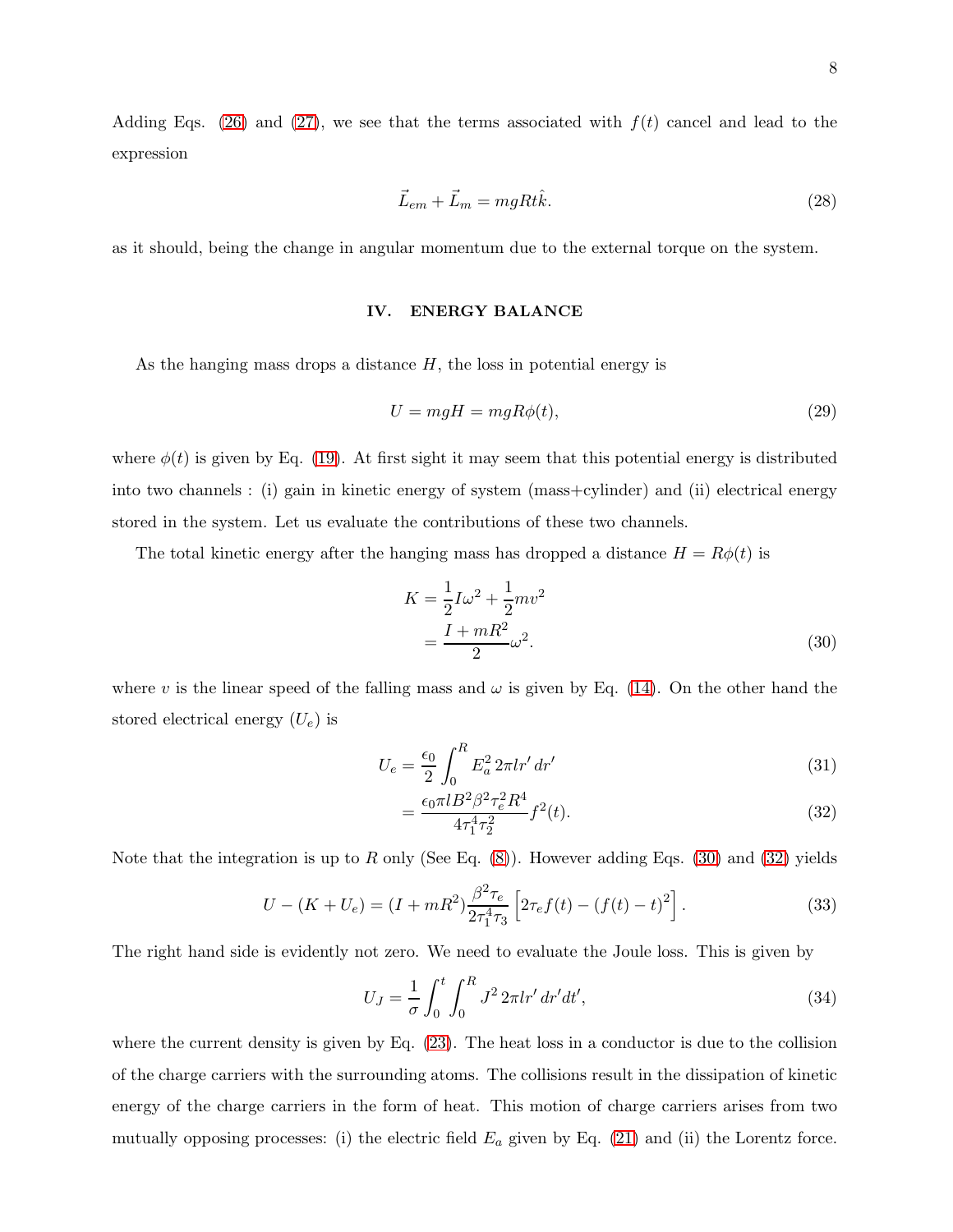$$
U_J = \frac{\sigma B^2 \beta^2 \pi l \tau_e^2 R^4}{2\tau_1^4} \int_0^t \tau_e^2 (1 - e^{-t'/\tau_e})^2 dt'.
$$
\n(35)

 $U_J$  can be evaluated by lengthy and straightforward integration (See Appendix for detailed derivation of  $U_J$ ). It yields precisely the r.h.s. of Eq. [\(33\)](#page-7-2). Thus

$$
mgH = K + U_e + U_J.
$$

# V. DISCUSSION

Let us recapitulate the physical processes which are involved. The magnet rotates due to the gravitational torque of the falling mass. The free charge in the rotating magnet experiences a radially outward force. The resulting radial current is non-solenoidal. This implies that charge will accumulate. The electric field due to the charge accumulation will retard the radial motion of free charge. The resulting diminished radial current will nevertheless give rise to a counter-torque which is of patently electromagnetic origin. Newton's second law can be applied to derive the angular velocity and angular acceleration. Next, we demonstrate by detailed bookkeeping that energy and angular momentum are properly accounted for.

One may get a perspective on the problem by obtaining order of magnitude estimates of time constants involved. Let us take the radius of the magnet  $R= 0.1$  m, length  $l = 1$  m, density same as that of iron (7800 kg·m<sup>-3</sup>), conductivity  $\sigma = 10^7 \text{ S} \cdot \text{m}^{-1}$  and magnetic field B to be 1 T. Let the falling mass be 10 kg. This yields  $\tau_1 \approx 10^{-1}$  s,  $\tau_2 \approx 10^{-18}$  s,  $\tau_3 \approx 10^{-3}$  s and  $\tau_e \approx 10^{-18}$  s. Note that  $\tau_e \cong \tau_2$ . When one uses these numbers then one finds that current density is very small and of order  $10^{-12}$  A·m<sup>-2</sup>. Thus the motion of the charges will have a negligible effect on the magnetic field. The observable effects are possible if the magnetic field is unusually large as happens in magnetars with magnetic field of gigateslas.<sup>[\[10](#page-10-3)]</sup> However it is important to realise that howsoever small the effects due to magnetic field may be they are crucial in accounting for the angular momentum and energy balance.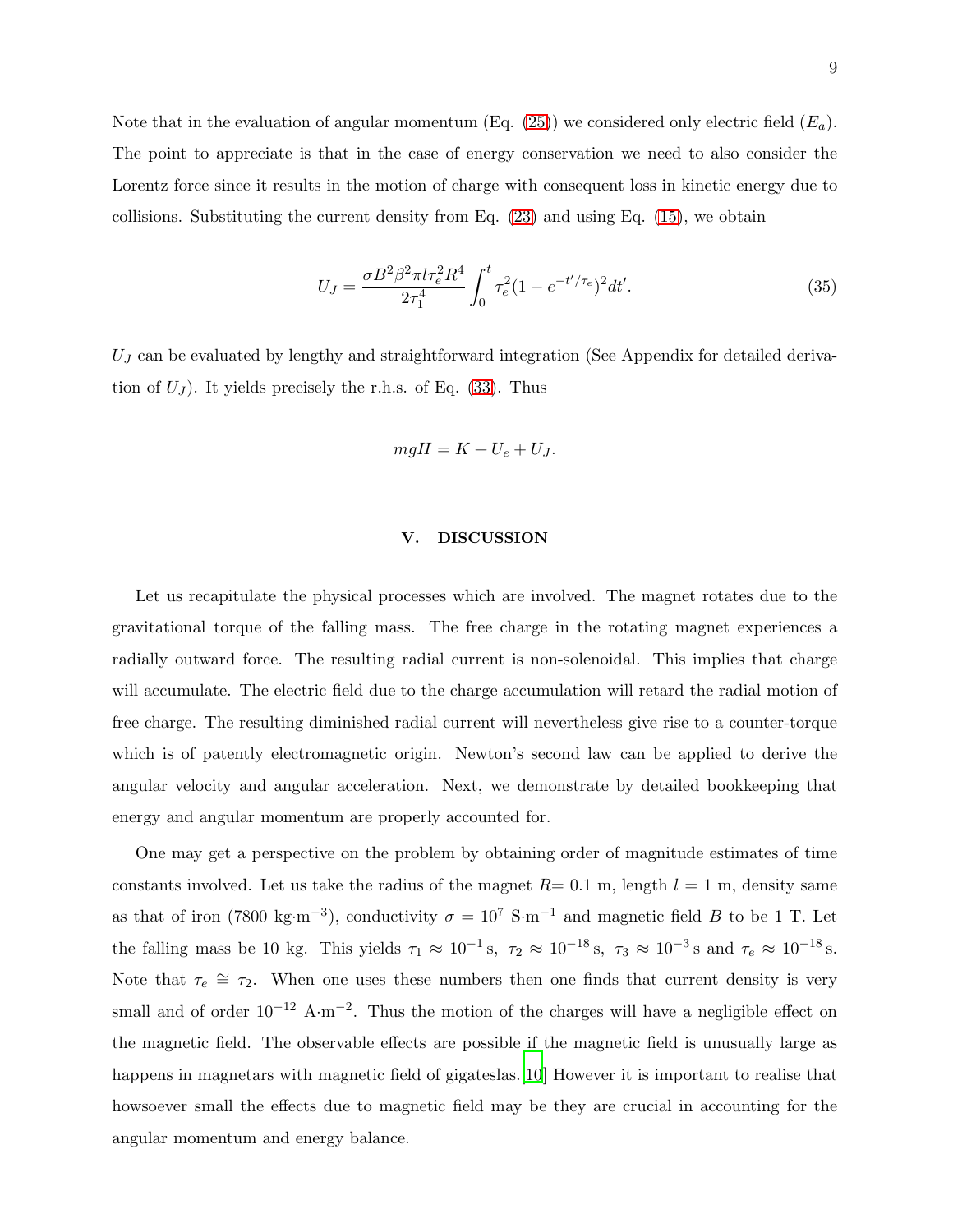#### ACKNOWLEDGMENTS

This work was supported by the Physics Olympiad and National Initiative on Undergraduate Sciences (NIUS) undertaken by the Homi Bhabha Centre for Science Education (HBCSE-TIFR), Mumbai, India.

## Appendix

We substitute the expression for current density from Eq. [\(23\)](#page-6-4) into Eq. [\(34\)](#page-7-3) and get

$$
U_J = \frac{\sigma B^2 \beta^2 2\pi l \tau_e^2}{\tau_1^4} \int_0^R r'^3 dr' \int_0^t \left(t' - f(t')\right)^2 dt' \tag{A.1}
$$

The integrand associated with the t variable can be simplified with the help of Eq. [\(15\)](#page-5-0) for  $f(t)$ and this yields

$$
U_J = \frac{\sigma B^2 \beta^2 \pi l \tau_e^2 R^4}{2\tau_1^4} \int_0^t \tau_e^2 (1 - e^{-t'/\tau_e})^2 dt'
$$

Expanding and integrating the squared term and using the time constant  $\tau_3$  (Eq. [\(13\)](#page-4-4))

$$
U_J = (I + mR^2) \frac{\beta^2 \tau_e^2}{\tau_1^4 \tau_3} \left( t + \frac{\tau_e}{2} (1 - e^{-2t/\tau_e}) - 2\tau_e (1 - e^{-t/\tau_e}) \right)
$$

Using Eq. [\(15\)](#page-5-0) once again

<span id="page-9-5"></span>
$$
U_J = (I + mR^2) \frac{\beta^2 \tau_e^2}{\tau_1^4 \tau_3} \left( t + \frac{t - f(t)}{2} \left( 2 - \frac{t - f(t)}{\tau_e} \right) - 2(t - f(t)) \right)
$$
  
=  $(I + mR^2) \frac{\beta^2 \tau_e^2}{\tau_1^4 \tau_3} \left( f(t) - \frac{(t - f(t))^2}{2\tau_e} \right)$  (A.2)

Equation  $(A.2)$  is precisely the r.h.s. of Eq.  $(33)$ .

- <span id="page-9-0"></span>[1] D. Halliday, R. Resnick, and K. S. Krane, Physics, 4th ed. (Wiley, New York, 1992), Vol. 2.
- [2] R. A. Serway, Principles of Physics (Saunders, New York, 1994).
- <span id="page-9-1"></span>[3] D. C. Giancoli, *Physics for Scientists and Engineers* (Prentice-Hall, New Jersey, 2000).
- <span id="page-9-2"></span>[4] N. Gauthier, "A Newton Faraday approach to electromagnetic energy and angular momentum storage in an electromechanical system," Am. J. Phys., 70, 1034-1038 (2002).
- <span id="page-9-3"></span>[5] N. Gauthier and H. D. Wiederick, "Note on the magnetic energy density," Am. J. Phys. 50, 758-759 (1982).
- <span id="page-9-4"></span>[6] Instead of a magnet we can also consider a long metallic cylinder placed in a uniform magnetic field directed along the axis of the cylinder.